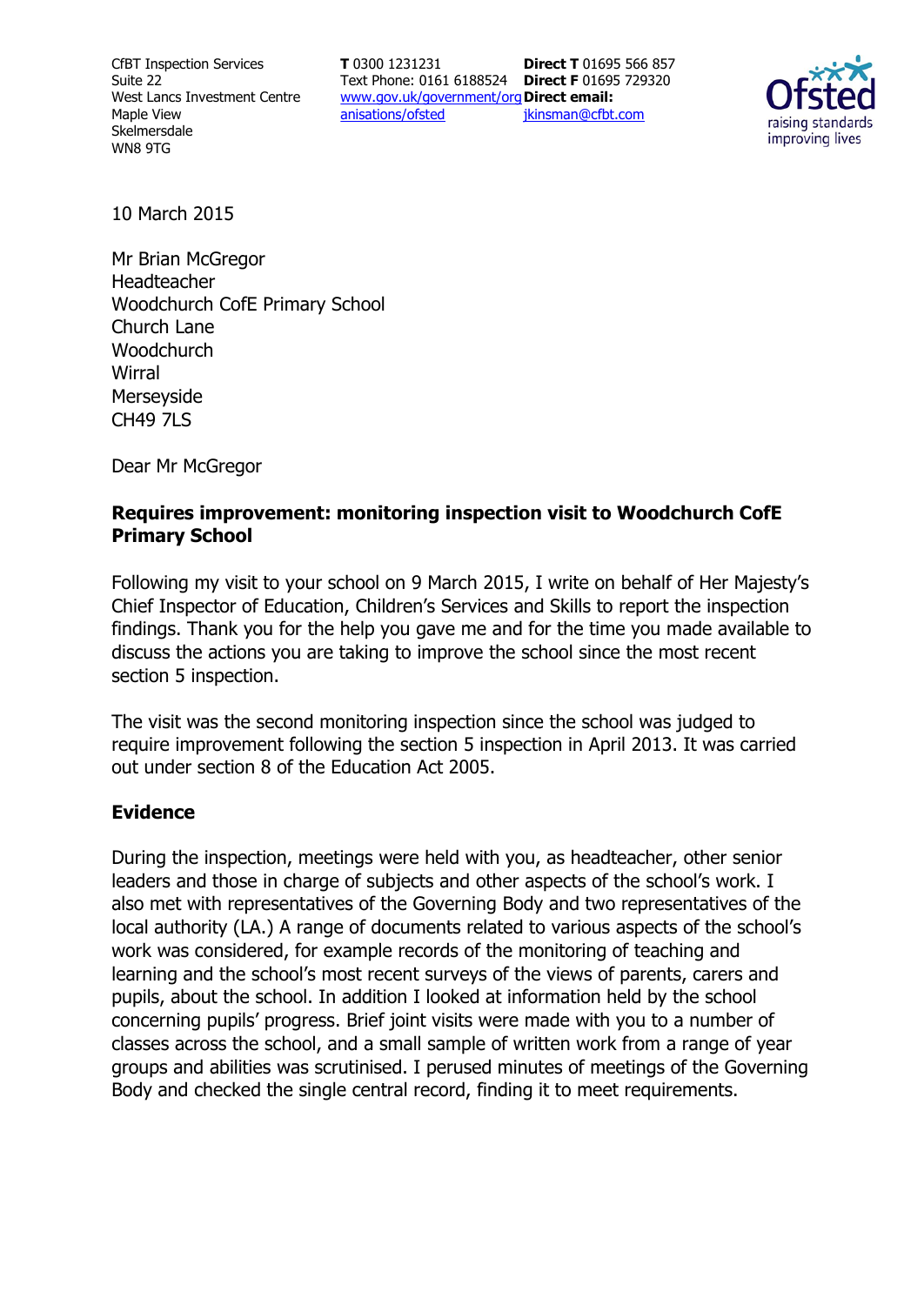

# **Context**

Since the last monitoring inspection three teachers have left the school and three teachers have been appointed. A new special needs co-ordinator (SENCO) was appointed in September 2014.

## **Main findings**

You and your senior and other leaders, together with governors, have all worked energetically and with great determination over the last two years to set a clear direction for the school's improvement. This has resulted in strong progress in tackling the recommendations from the last Section 5 inspection. This attests to the school's capacity for further improvement. Middle leaders are making an increasingly confident and valuable contribution to the school's improvement, because of the high-quality training they receive from senior leaders and through strong external links with the local authority.

Governance has strengthened significantly since my last visit. Governors have taken heed of the key messages from the review of their own practice. In light of these, structural changes, for example, to committee meetings, have already improved governors' ability to provide a strong challenge to the school. They are knowledgeable and highly committed and can point to curricular changes that they have very actively championed. Governors' knowledge of the school's strengths and areas for development is deep, because they are frequent visitors to the school and take a strong interest in teachers' work in different subjects for example, in mathematics. Governors are thinking with increasing foresight about the further sustainable improvement of the school. Inspection evidence shows the high level of challenge with which governors are able to hold the school to account as a result.

As headteacher, you have given very strong support to the development of the Early Years environment, leading to a very positive impact on pupils' learning which continues through Key Stage 1. The impact of the robust systems noted on my last inspection, for identifying underperformance amongst pupils and staff has begun to be evident, for instance in unvalidated national information on pupils' assessment in the 2014 national tests.

In reading at Key Stage 2, pupils' achievement exceeded the national average, and in writing and mathematics pupils' progress was close to it. Gaps in the progress of some groups narrowed. However the school is aware that the proportion of pupils who exceed expected progress needs to speed up in both English and mathematics.

The progress of pupils currently in the school continues to improve, but there are inconsistencies between some year groups and subjects. Senior leaders are working hard to eradicate these.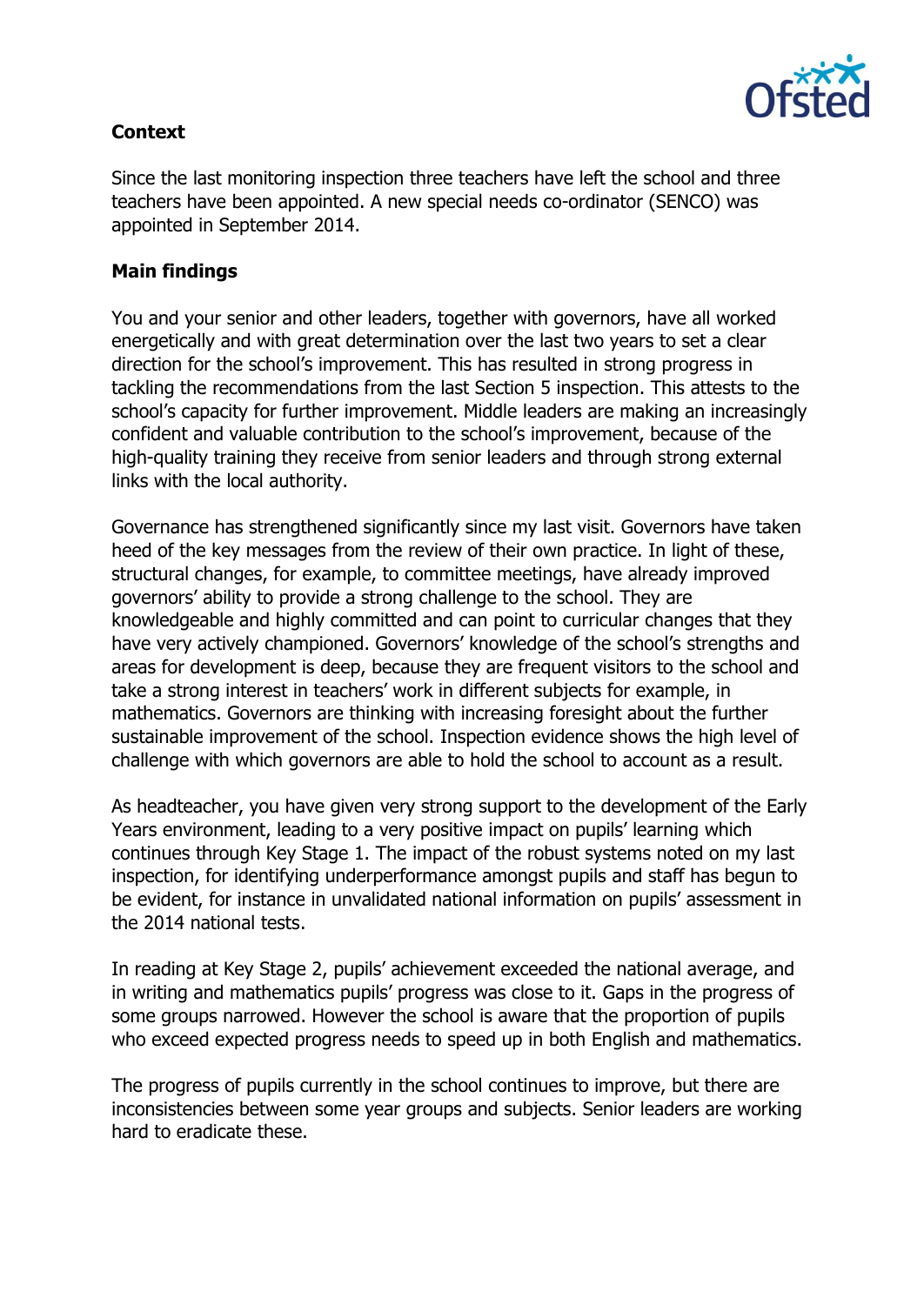

The school has placed a strong emphasis on the rigorous checking of the quality of teaching. Inspection evidence from their records of monitoring the quality of teaching over time confirms this. Marking continues to be regular and conscientious and, in general, helps pupils to move their learning forward. There are occasional lapses when feedback to pupils on how to improve their work is not specific enough and checks are not always made to ensure that pupils follow up advice given by their teachers.

Pupils conducted themselves extremely well during the inspection, in and around the school. There was no evidence of disruptive behaviour and pupils play their part in keeping the school site tidy and free of litter. Pupils are smartly dressed and speak politely and confidently with their teachers, with each other and with visiting adults. Their informal communication skills are impressive, given the deficits with which many enter the school.

The school's contribution to pupils' spiritual, moral, social and cultural development is evident in the development of pupils' personal skills as they move up through the school. These attributes result in very positive learning attitudes. Pupils have good opportunities to meet pupils from a wider range of backgrounds and faiths than their own, through links with other more diverse local schools. This interaction enables all the pupils involved to share and reflect on their learning experiences and values in their respective schools.

The school has made great efforts to engage parents more actively in their children's learning. For example, increasing numbers of parents now volunteer to help pupils with their reading in school. A recent survey of the views of parents, carers and pupils about the school shows that they are very positive about the improvements senior leaders and governors have made over the last two years.

Ofsted may carry out further visits and, where necessary, provide further support and challenge to the school until its next section 5 inspection.

#### **External support**

The school takes full advantage of the strong support afforded them by the LA. The services of a consultant have been organised to support senior leadership and management. Middle leaders, including those acting in senior roles, have also benefited from high-quality training from the LA in leadership and management. The school has developed strong links with local schools to provide staff with opportunities to carry out joint moderation of pupils' work and quality assurance processes. The school is increasingly active in sharing the good practice which is now established in their own school with others within the LA.

I am copying this letter to the Chair of the Governing Body, the Director of Children's Services for Wirral and as below.